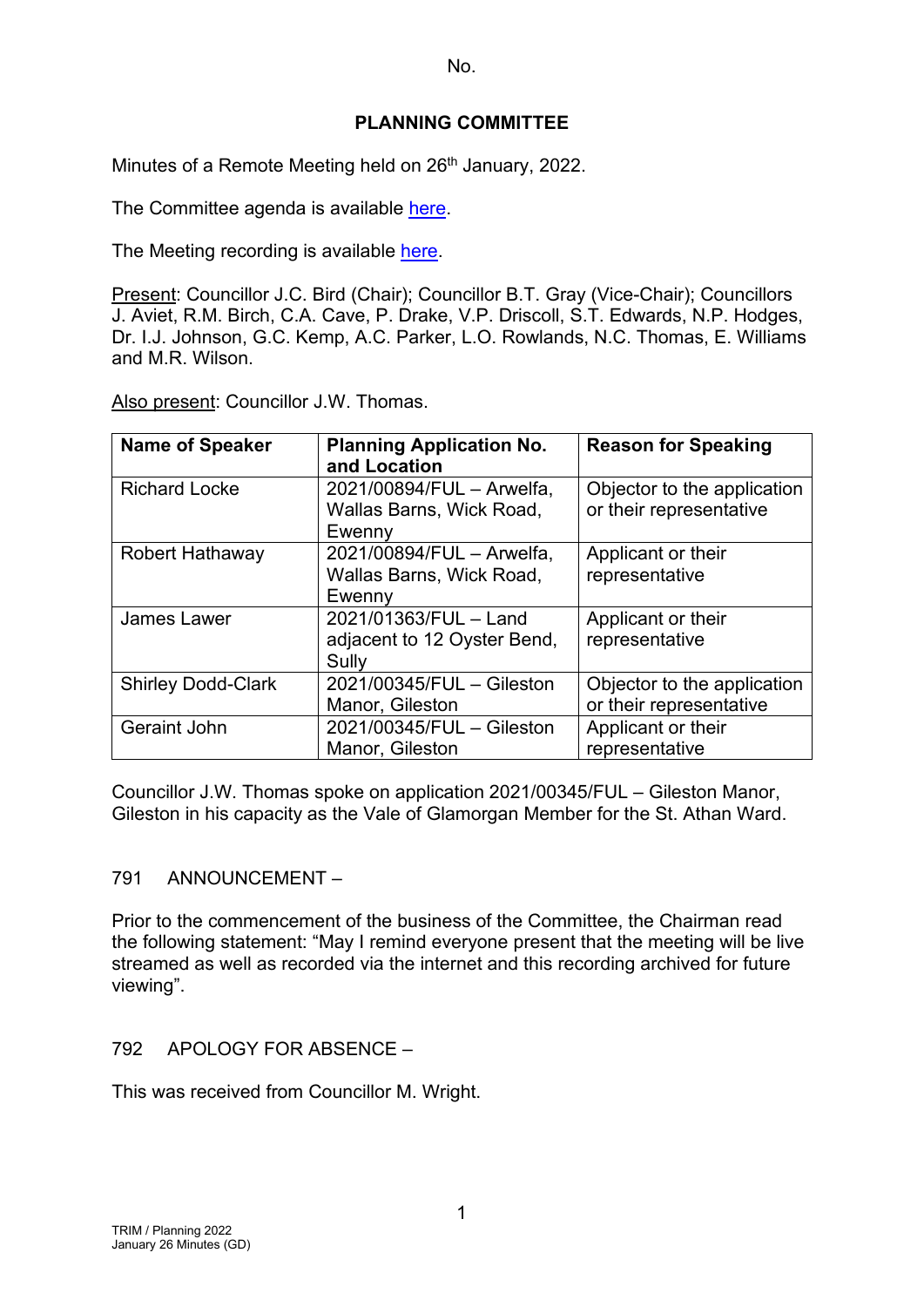### 793 MINUTES –

RESOLVED – T H A T the minutes of the meeting held on  $15<sup>th</sup>$  December, 2021 be approved as a correct record.

# 794 DECLARATIONS OF INTEREST –

| Councillor J. Bird   | 2021/00345/FUL -<br>Gileston Manor,<br>Gileston Road,<br>Gileston   | <b>Personal and Prejudicial Interest</b><br>- Councillor Bird had business<br>interests which were in<br>competition to the nature of the<br>business relevant to the<br>application. He therefore<br>withdrew from the meeting and<br>took no part in the debate or<br>vote. |
|----------------------|---------------------------------------------------------------------|-------------------------------------------------------------------------------------------------------------------------------------------------------------------------------------------------------------------------------------------------------------------------------|
| Councillor R. Birch  | 2021/01095/FUL and<br>2021/01519/CAC-<br>39 Clive Place,<br>Penarth | <b>Personal and Prejudicial Interest</b><br>- Councillor Birch had close<br>connections to the applicant.<br>She withdrew from the meeting<br>and took no part in the debate or<br>vote.                                                                                      |
| Councillor C. Cave   | 2021/00894/FUL -<br>Arwelfa, Wallas<br>Barns, Wick Road,<br>Ewenny. | <b>Personal and Prejudicial Interest</b><br>- Councillor Cave had close<br>connections to the applicant, so<br>she withdrew from the meeting<br>and took no part in the debate or<br>vote.                                                                                    |
| Councillor A. Parker | 2021/00894/FUL -<br>Arwelfa, Wallas<br>Barns, Wick Road,<br>Ewenny. | <b>Personal and Prejudicial Interest</b><br>- Councillor Parker was the<br>architect and withdrew from the<br>meeting and took no part in the<br>debate or vote.                                                                                                              |
| Councillor N. Thomas | 2021/01095/FUL and<br>2021/01519/CAC-<br>39 Clive Place,<br>Penarth | <b>Personal and Prejudicial Interest</b><br>- Councillor Thomas had close<br>connections to the applicant. He<br>withdrew from the meeting and<br>took no part in the debate or<br>vote.                                                                                      |
| Councillor M. Wilson | 2021/01095/FUL and<br>2021/01519/CAC-<br>39 Clive Place,<br>Penarth | <b>Personal and Prejudicial Interest</b><br>- Councillor Wilson had close<br>connections to the applicant. He<br>therefore withdrew from the<br>meeting and took no part in the<br>debate or vote.                                                                            |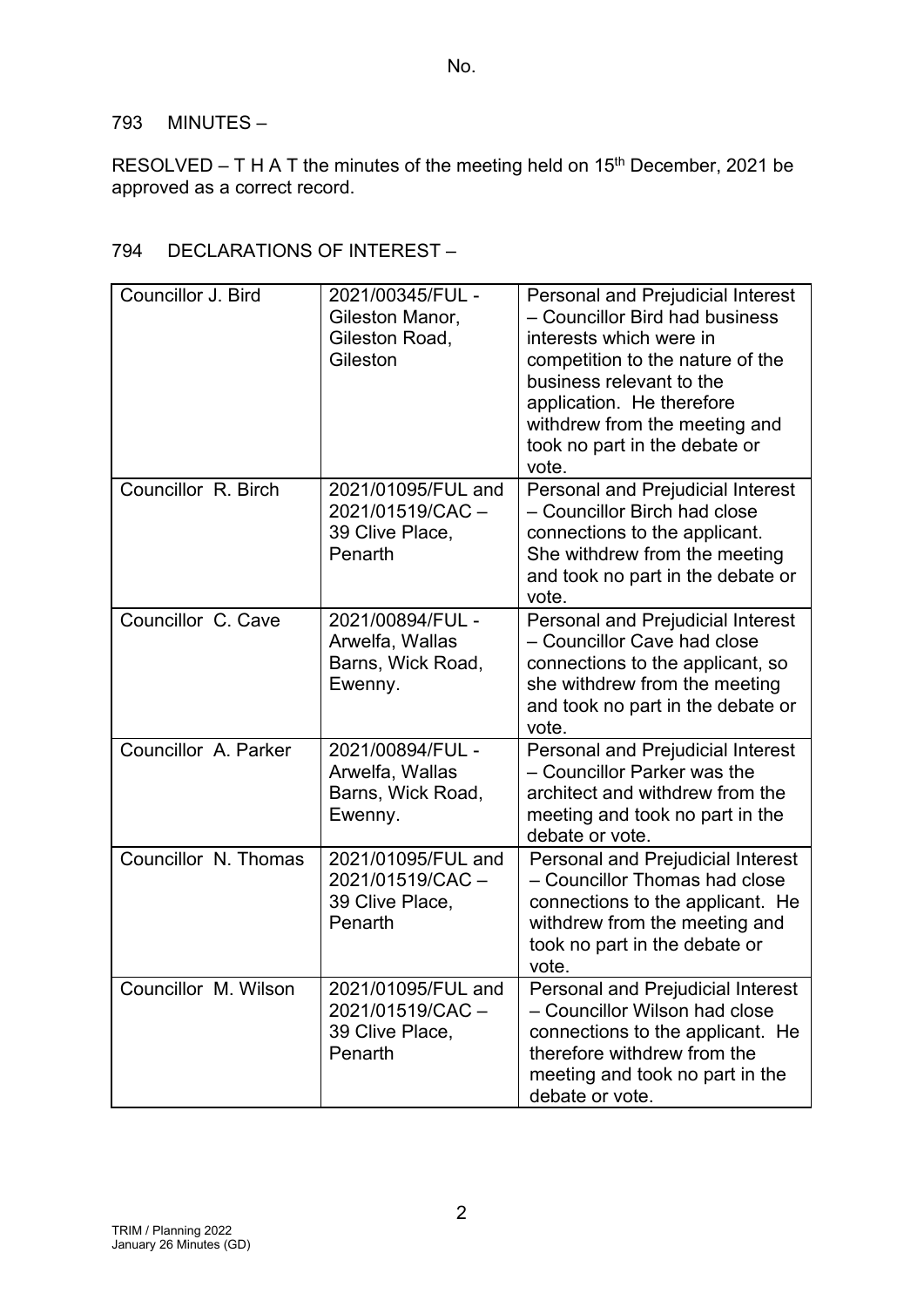#### 795 BUILDING REGULATION APPLICATIONS AND OTHER BUILDING CONTROL MATTERS DETERMINED BY THE HEAD OF REGENERATION AND PLANNING UNDER DELEGATED POWERS (HRP) –

RESOLVED –

(1) T H A T the passed building regulation applications, as listed in Section A of the report, be noted.

(2) T H A T the rejected building applications, as listed in Section B of the report, be noted.

(3) T H A T the serving of Notices under Building (Approved Inspectors Etc.) Regulations 2000, as listed in Section C of the report, be noted.

796 PLANNING APPLICATIONS DETERMINED BY THE HEAD OF REGENERATION AND PLANNING UNDER DELEGATED POWERS (HRP) –

RESOLVED – T H A T the applications as outlined within the report, on pages 10 through 25, under the above delegated powers be noted.

797 APPEALS (HRP) –

RESOLVED –

(1) T H A T the appeals received following the refusal of the Council to grant planning permission, as detailed in Section A of the report, be noted.

(2) T H A T it be noted that no Enforcement Appeals had been received at the time of the meeting taking place.

(3) T H A T the Planning Appeal Decisions, as detailed in Section C of the report, be noted.

(4) T H A T it be noted that no Enforcement Appeal Decisions had been received at the time of the meeting taking place.

(5) T H A T the statistics relating to appeals for the period April 2021 – March 2022, as detailed in Section E of the report, be noted.

798 TREES (HRP) –

(i) Delegated Powers –

RESOLVED – T H A T the applications as outlined within the report on pages 32 to 34, as determined by the Head of Regeneration and Planning under delegated powers, be noted.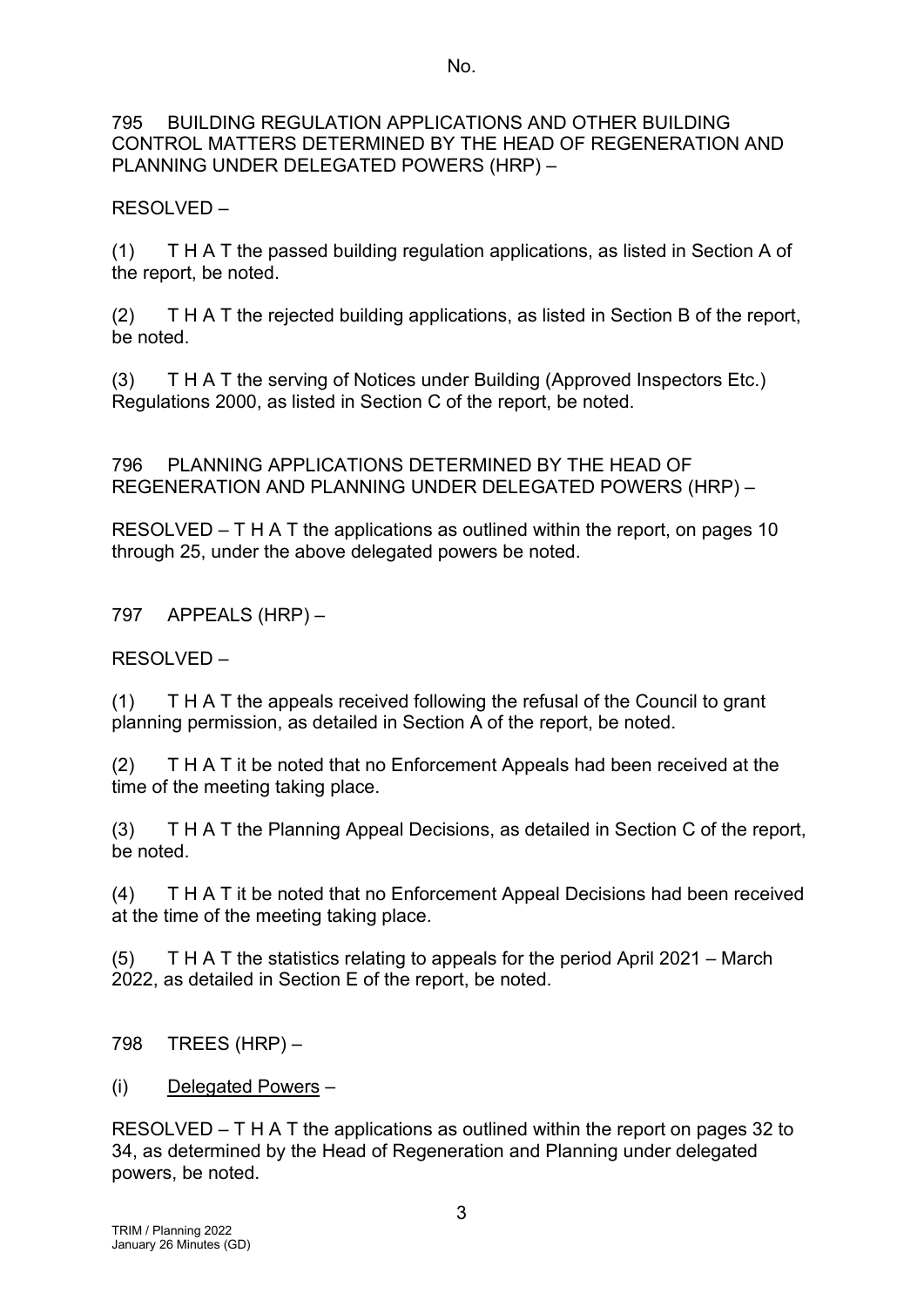### 799 PLANNING APPLICATIONS (HRP) –

RESOLVED – T H A T in pursuance of the powers delegated to the Committee, the following applications be determined as indicated and any other necessary action be taken.

**2021/00894/FUL** Received on 29 July 2021 (P. 35) **APPLICANT:** Mr. and Mrs. Watson C/o Agent **AGENT:** Mr. Andrew Parker Andrew Parker Associates, The Old Farmhouse, Trerhyngyll, Vale of Glamorgan, CF71 7TN

## **Arwelfa, Wallas Barns, Wick Road, Ewenny**

Proposed new stable block, hay store and tack room including amendments to existing access.

APPROVED – Subject to the amendment of Condition 1 of the report and the addition of Conditions 5 and 6 (shown below for clarity), and the other conditions as contained within the report.

Amended Condition 1. Notwithstanding the provisions of Condition 6, the development shall be carried out in accordance with the following approved plans and documents:

Site Location Plan submitted 3.12.21 Amended Plan: 833/P/11 - Proposed stable block Amended Plan: 833/P/01 Rev A - Proposed site layout

### Reason:

For the avoidance of doubt as to the approved development and to accord with Circular 016:2014 on The Use of Planning Conditions for Development Management.

### Additional Conditions:

Condition 5. Notwithstanding the submitted plans, full details of the location and provisions for temporary manure storage shall be submitted to and approved in writing by the Local Planning Authority. Mucked out manure shall thereafter only be stored in the approved area, which shall be provided on site in accordance with the approved details prior to the first beneficial use of the stable.

### Reason:

To safeguard residential amenity as required by Policies MD2 (Design of New Development) and MD7 (Environmental Protection) of the Local Development Plan.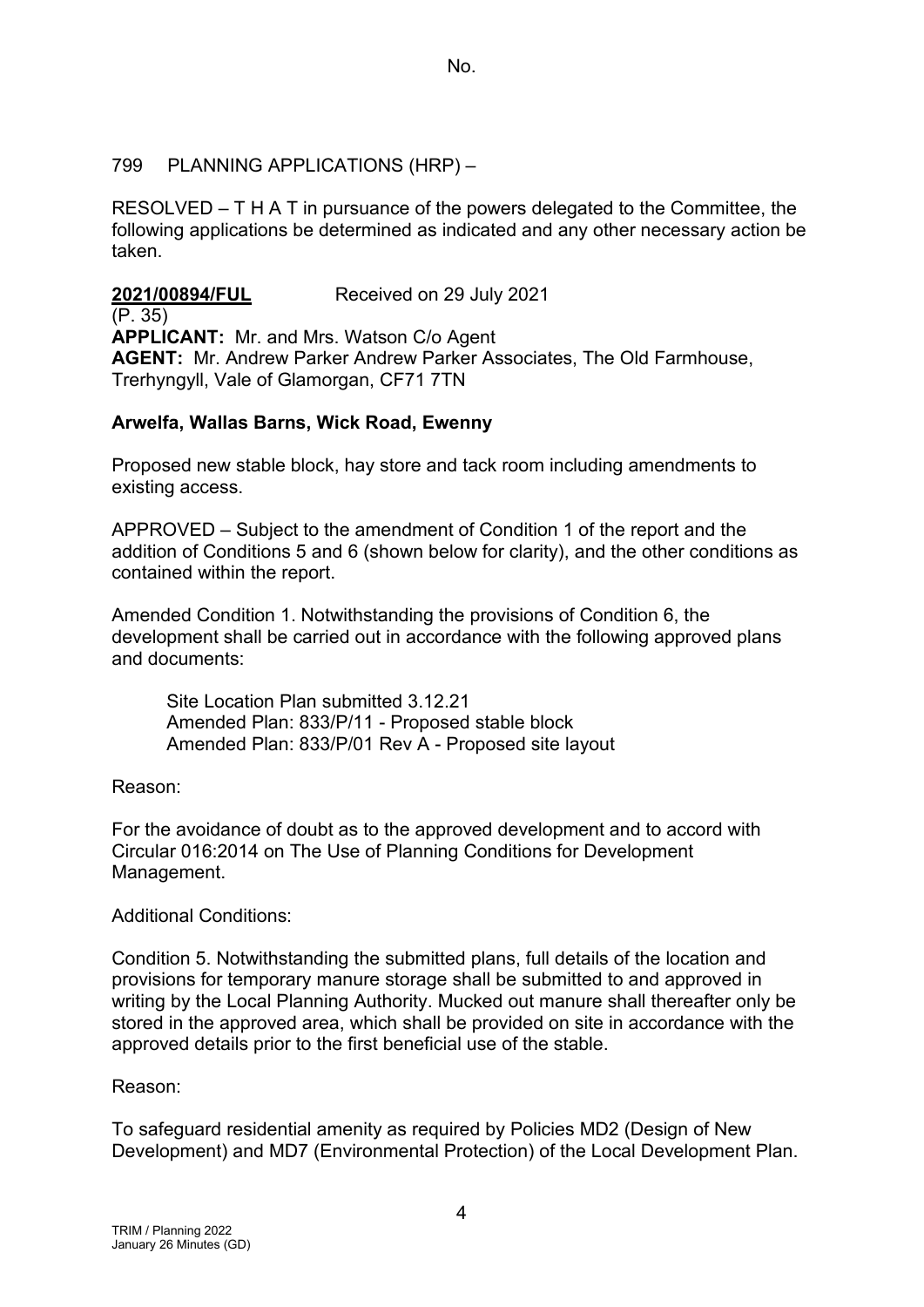Condition 6. Notwithstanding the submitted plans and prior to the commencement of the construction of the stable, a revised rear elevation drawing shall be submitted to and approved in writing by the Local Planning Authority. The stable shall thereafter only be constructed in accordance with the approved details.

### Reason:

For avoidance of doubt as to the approved development and to safeguard visual amenity, as required by Policies MD2 (Design of New Development) and SP10 (Built and Natural Environment) of the Local Development Plan.

### Reason for decision

Having regard to the content of the report and discussions at the meeting.

**2021/01082/RG3** Received on 24 August 2021 (P. 52) **APPLICANT:** Visible Services and Transport, Clive Moon, The Alps, Wenvoe, CF5 6AA **AGENT:** Mr Athan Tzovaras 1 Callaghan Square, Cardiff, CF10 5BT

### **Llanmaes, Llantwit Major**

This scheme is a Flood Alleviation Scheme for Llanmaes Village

Deemed planning consent be GRANTED subject to the conditions as contained within the report.

### Reason for decision

Having regard to the content of the report and discussions at the meeting.

## **2021/01095/FUL** Received on 16 September 2021

(P. 73) **APPLICANT:** Martin Smith and Ruba Sivagnanam 39, Clive Place, Penarth, CF64 1AW **AGENT:** Mr Nigel Humphrey 51 Clive Place, Penarth, CF64 1AX

### **39, Clive Place, Penarth**

Demolition of the existing garage and replacement with ancillary accommodation and storage

APPROVED – Subject to the conditions as contained within the report.

### Reason for decision

Having regard to the content of the report and discussions at the meeting.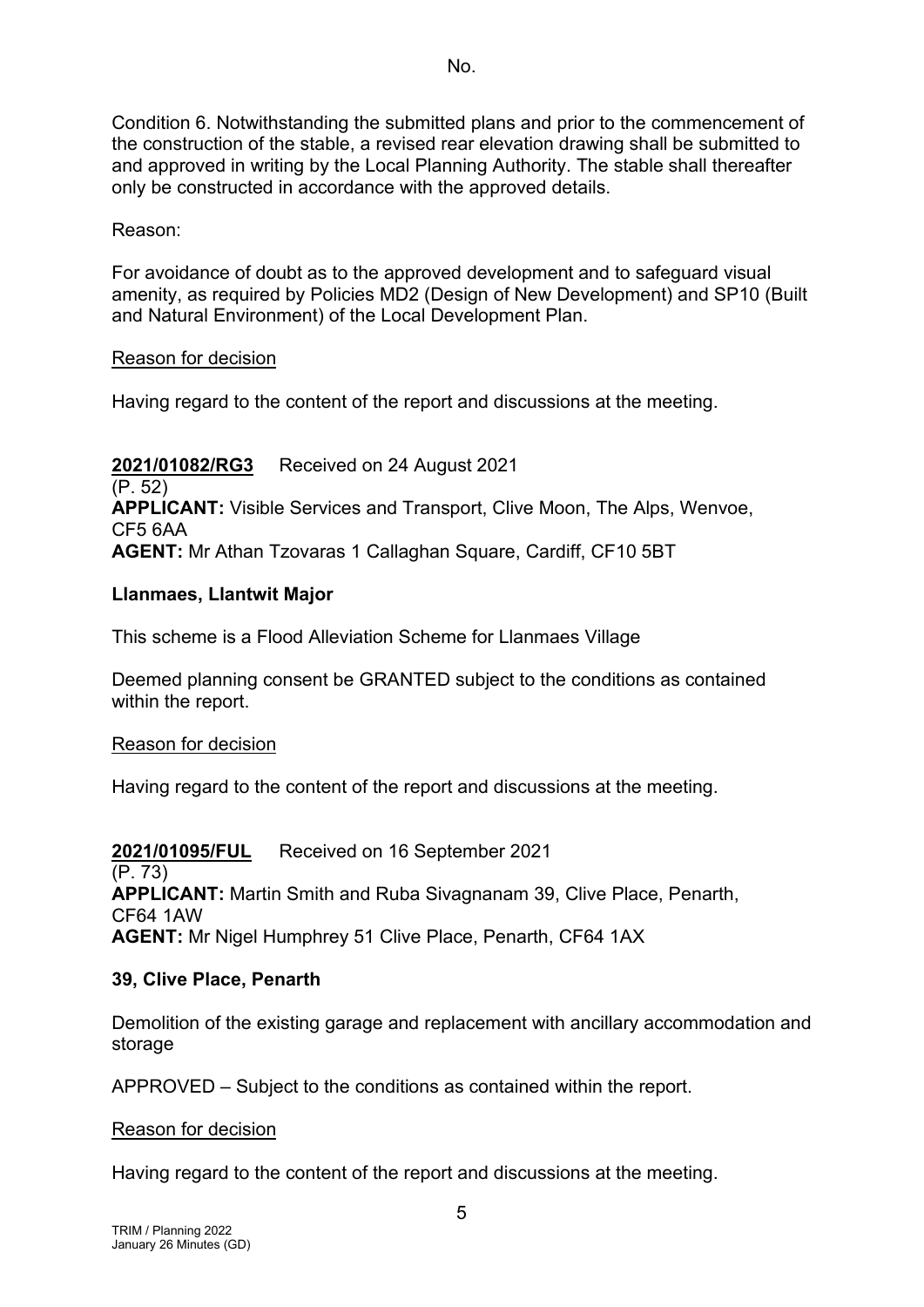## **2021/01519/CAC** Received on 28 October 2021

### (P. 83)

**APPLICANT:** M. Smith and R. Sivagnanum 39, Clive Place, Penarth, CF64 1AW **AGENT:** Nigel Humphrey 51, Clive Place, Penarth, CF64 1AX

## **39, Clive Place, Penarth**

Demolition of the existing garage and replacement with ancillary accommodation and storage

## APPROVED.

## Reason for decision

Having regard to the content of the report and discussions at the meeting.

## **2021/01185/FUL** Received on 6 September 2021

(P. 91) **APPLICANT:** Mr Gavin Rose 9, Heol Glannant, Bettws, Bridgend, CF32 8RW **AGENT:** Mr Gavin Rose 9, Heol Glannant, Bettws, Bridgend, CF32 8RW

### **Rose Paddock, adjacent to and west of Cnepyn House, Pont Sarn Lane, Peterston Super Ely**

Retention of existing timber outbuildings and other ancillary including a small caravan and lockable container

## REFUSED AND AUTHORISE ENFORCEMENT ACTION

## RESOLVED –

- (1) T H A T the Head of Legal Services be authorised to issue an Enforcement Notice under Section 172 of the Town and Country Planning Act 1990 (as amended) to require:
	- (i) The demolition of the timber structures, with the exception of the stable building,
	- (ii) The cessation of the use of the land for the siting of a caravan, lorry body and a football goal post and the storage of, trailers, Volkswagen car body, timber pallets and timber material.
	- (iii) The removal from the land of the caravan, lorry body, football goal post, trailers, Volkswagen car body, timber pallets and timber material.
	- (iv) The reinstatement of the land to its former condition, by the laying of topsoil and the sowing of grass seed.
- (2) T H A T in the event of non-compliance with the Notice, authorisation is also sought to take such legal proceedings as may be required.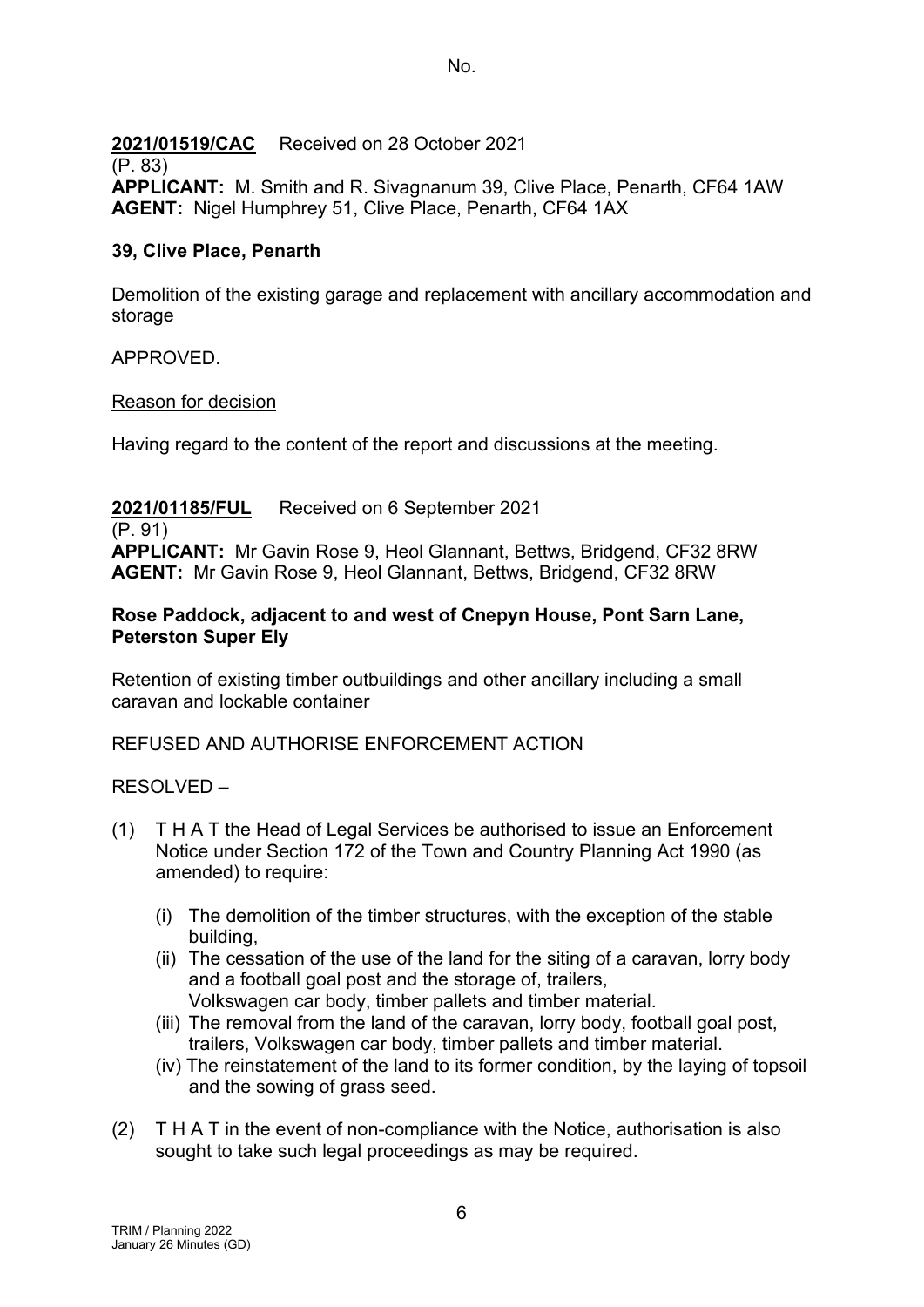### Reasons for dual recommendation

1. The caravan, buildings and associated development and use of land represents unacceptable and unjustified development in the countryside that does not respond appropriately to the rural context and character of the immediate site and its countryside surroundings. The visual impact and the urbanising effect on the site are considered to be demonstrably harmful to the appearance and character of the immediate surroundings and the wider countryside setting. It is therefore contrary to polices MD1 (Location of New Development) and MD2 (Design of New Development) of the Vale of Glamorgan Adopted Local Development Plan 2011-2026 and the advice in the Council's approved Supplementary Planning Guidance on Design in the Landscape and National guidance contained in Planning Policy Wales (Edition 11) and Technical Advice Note 12-Design.

The decision to recommend refusal of permission has been taken in accordance with Section 38 of The Planning and Compulsory Purchase Act 2004, which requires that, in determining a planning application the determination must be in accordance with the Development Plan unless material considerations indicate otherwise. The Development Plan for the area comprises the Vale of Glamorgan Adopted Local Development Plan 2011-2026.

Having regard to polices MD1 (Location of New Development) and MD2 (Design of New Development) of the Vale of Glamorgan Adopted Local Development Plan 2011-2026 and the advice in the Council's approved Supplementary Planning Guidance on Design in the Landscape and National guidance contained in Planning Policy Wales (Edition 11) and Technical Advice Note 12-Design, the development does not respond appropriately to the rural context and character of the immediate site and its countryside surroundings. The visual impact and the urbanising effect on the countryside are considered to be demonstrably harmful to the appearance and character of the immediate surroundings and the wider countryside setting.

It is considered that the decision complies with the Council's well-being objectives and the sustainable development principle in accordance with the requirements of the Well-being of Future Generations (Wales) Act 2015.

The appropriate marine policy documents have been considered in the determination of this application in accordance with Section 59 of the Marine and Coastal Access Act 2009.

**2021/01363/FUL** Received on 28 September 2021 (P. 109) **APPLICANT:** Donna Ovenstone The Cwtch Caravan, Oyster Bend, Sully, CF64 5LW **AGENT:** Mr Tasos Asprou Studio 2, The Coach House, Stanwell Road, Penarth, CF64 3EU

## **Land adjacent to 12, Oyster Bend, Sully**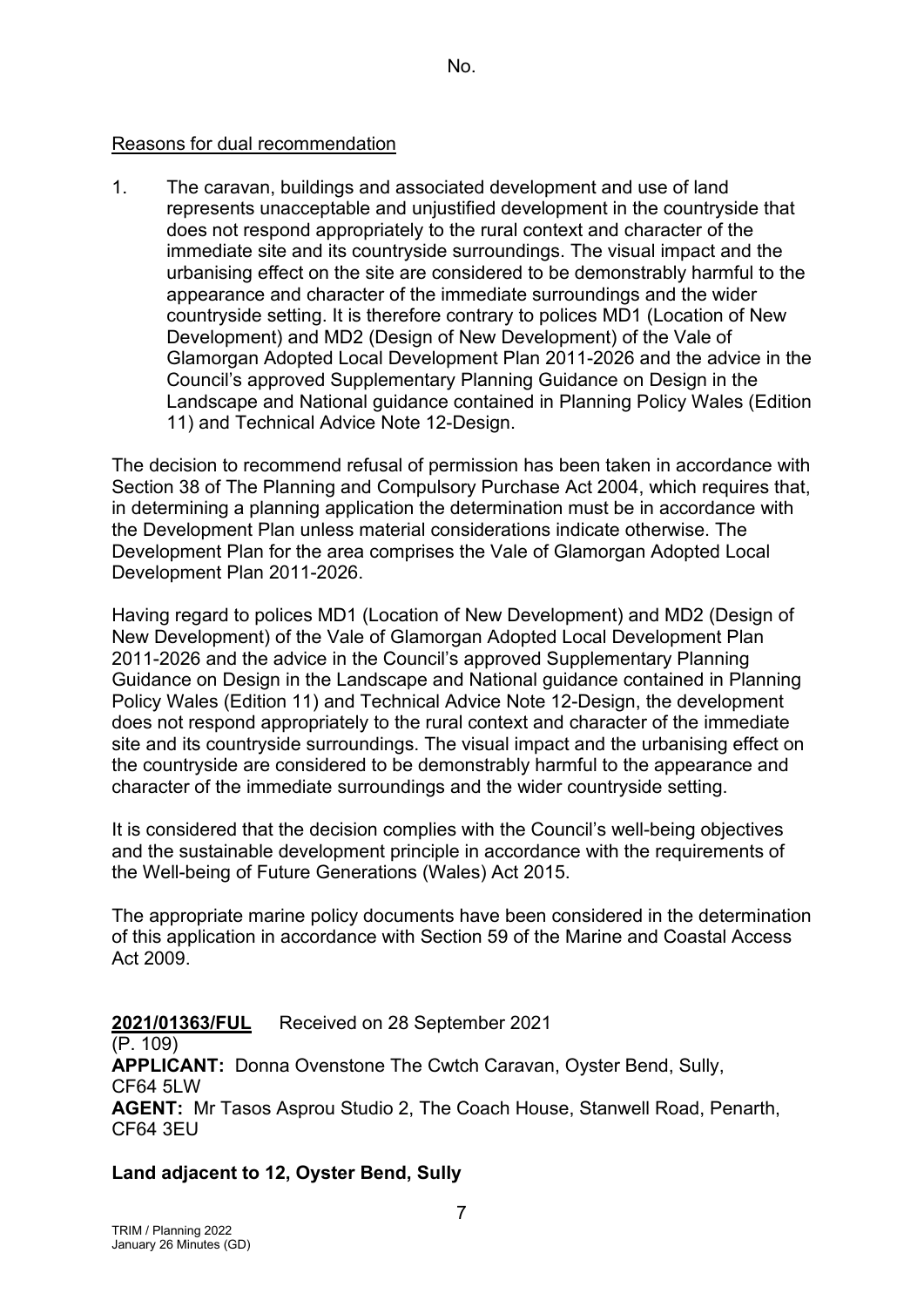The erection of a new two storey three bedroom dwelling.

RESOLVED – T H A T subject to the interested parties first entering into a Section 106 Legal Agreement to pay an affordable housing contribution of £27,770.40 or otherwise demonstrate the self-build exemption applies.

APPROVED – Subject to the conditions as contained within the report.

### Reason for decision

Having regard to the content of the report and discussions at the meeting.

**2020/00351/OUT** Received on 1 April 2020 (P. 134) **APPLICANT:** Welsh Ministers c/o Agent **AGENT:** Miss Louise Darch WYG Planning and Environment, 5th Floor, Longcross Court, 47, Newport Road, Cardiff, CF24 0AD

## **Land East of B4265 - Site A - Western Parcel, Llanmaes**

Outline planning permission with all matters reserved (other than existing access from Ffordd Bro Tathan) for residential development of up to 140 homes and associated development

## RESOLVED –

(1) T H A T subject to the applicant first entering into a Section 106 Legal Agreement to cover the following:

- Provide and maintain in perpetuity 35% of the total number of units as affordable housing (at least 70% of which shall be social rented);
- To pay £1,165,000 (minus the cost of two dropped kerbs on Eglwys Brewis Road) as a contribution towards 'Facilities or services to meet the needs of the residents of the development in respect of education, community facilities and/or public open space'.
- The payment of the balance (between bullet point 2 above and £1,165,000) for the provision of two dropped kerbs on Egwlys Brewis Road.

(2) T H A T in the event that the development is not completed within 32 months of commencement, the trigger of a development viability review mechanism.

APPROVED – Subject to the conditions as contained within the report.

### Reason for decision

Having regard to the content of the report and discussions at the meeting.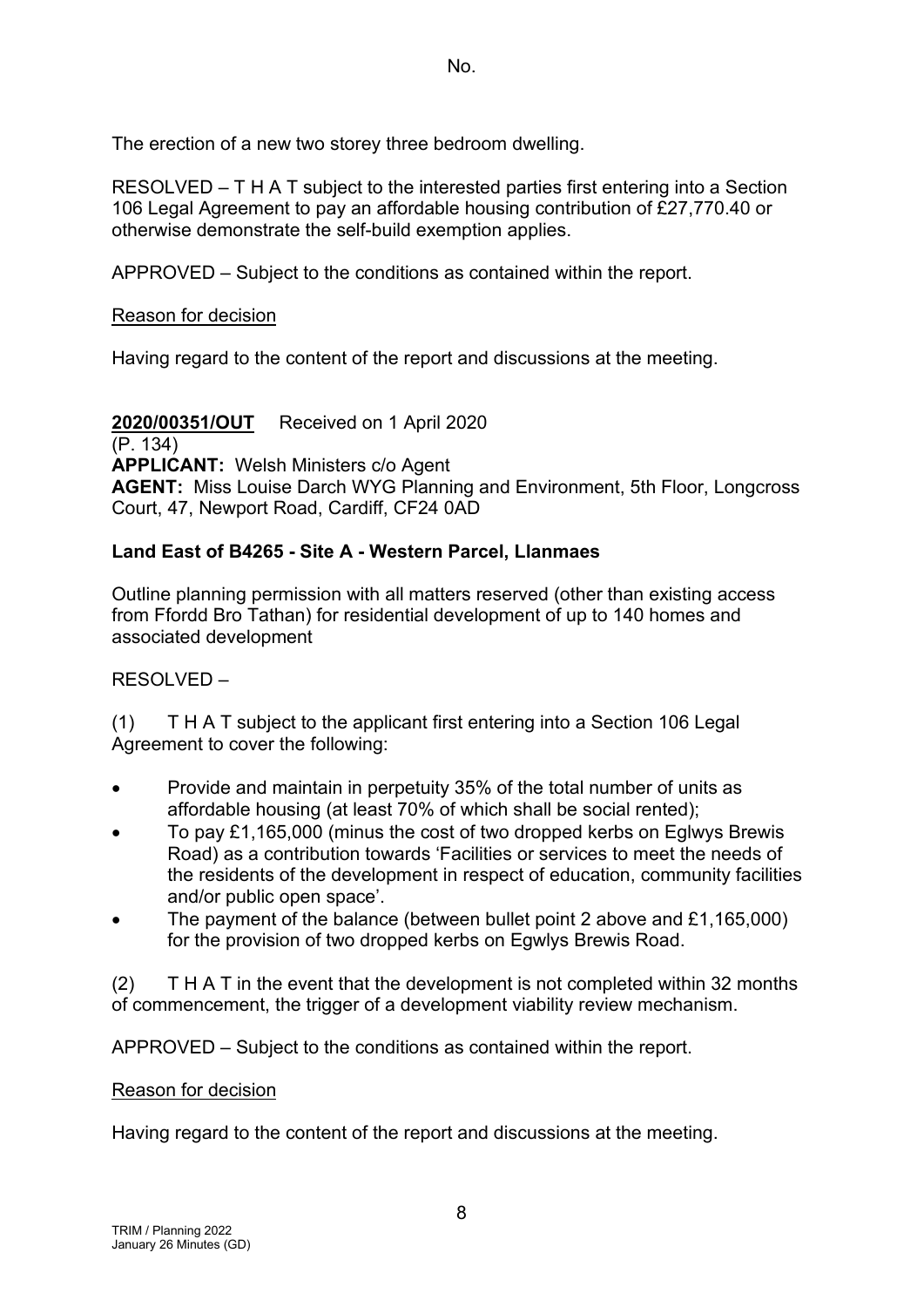**2020/00352/OUT** Received on 1 April 2020

(P. 194)

**APLICANT:** Welsh Ministers c/o Agent

**AGENT:** Miss. Louise Darch WYG Planning and Environment, 5th Floor, Longcross Court, 47, Newport Road, Cardiff, CF24 0AD

## **Land North of West Camp - Site B - Eastern Parcel, Llanmaes**

Outline planning permission with all matters reserved (other than existing access from Ffordd Bro Tathan) for residential development of up to 100 homes and associated development

## RESOLVED –

(1) T H A T subject to the applicant first entering into a Section 106 Legal Agreement to cover the following:

• Provide and maintain in perpetuity 35% of the total number of units as affordable housing (at least 70% of which shall be social rented).

 $(2)$  T H A T in the event that the development is not completed within 25 months of commencement, the trigger of a development viability review mechanism.

APPROVED – Subject to the conditions as contained within the report.

### Reason for decision

Having regard to the content of the report and discussions at the meeting.

## **2021/00345/FUL** Received on 4 May 2021

(P. 257)

**APPLICANT:** Ms Lorraine Garrad-Jones, Gileston Manor, Gileston Road, Gileston, CF62 4HX

**AGENT:** Mr Geraint John Geraint John Planning Ltd, Office 16 (House 1, 2<sup>nd</sup> Floor), The Maltings, East Tyndall Street, Cardiff, CF24 5EA

## **Gileston Manor, Gileston Road, Gileston**

Variation of Condition 13 of Planning Permission 2018/00382/FUL relating to the use of the site only as a wedding and conference venue

APPROVED – With factual updates to be made prior to decision notice being issued and an amended Condition 13 (shown below for clarity) and subject to the other conditions as contained within the report.

Amended Condition 13:

The land and buildings within the application site shall be used only as a wedding,